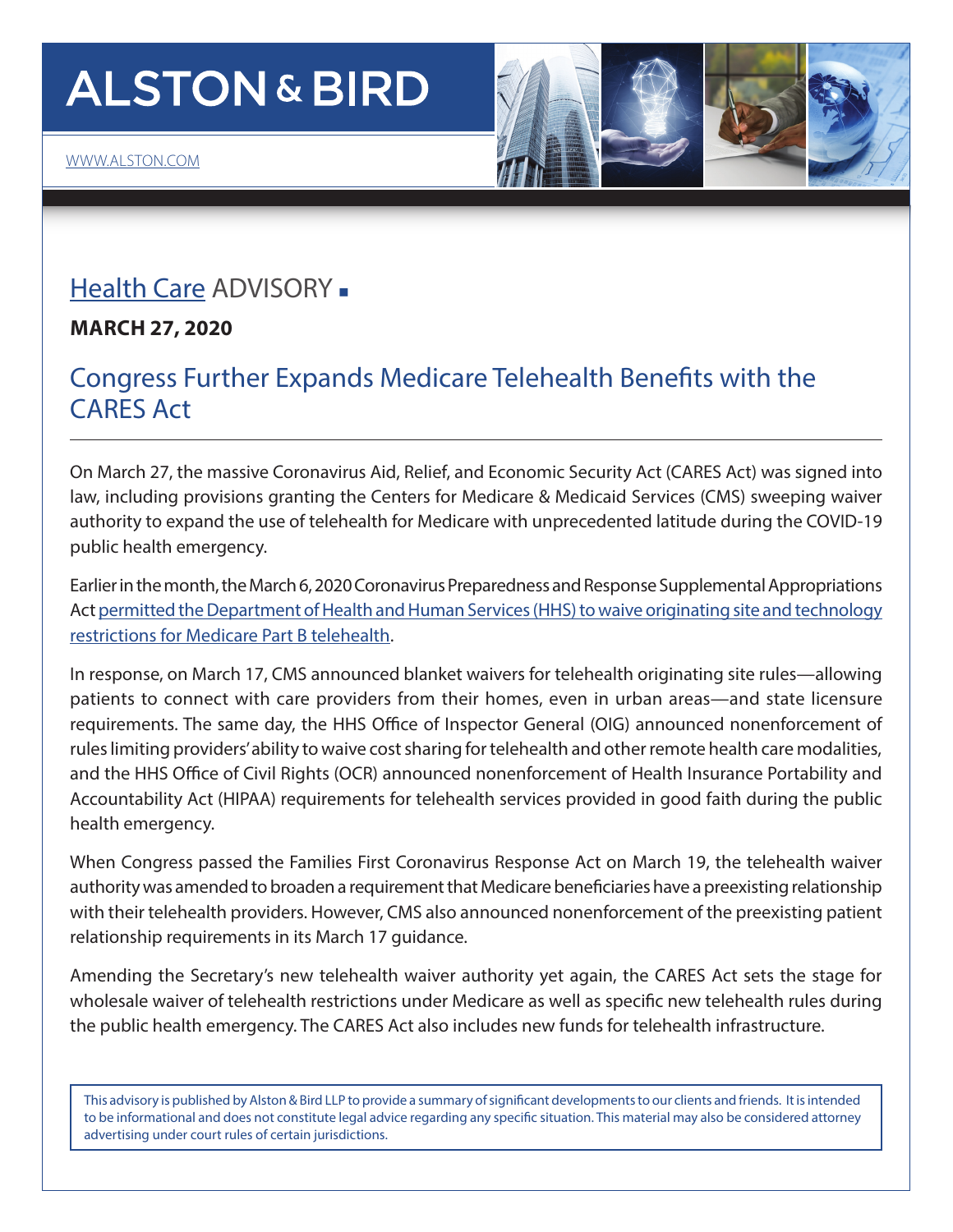## **Telehealth Expansion During the Emergency and Expanded Waiver Authority Under Section 1135**

The CARES Act includes notable revisions of existing telehealth restrictions and significantly expands HHS's waiver authority.

#### *Part B services*

HHS now has authority to waive *all* statutory requirements for telehealth services under Section 1834(m) of the Social Security Act, including all five usual elements of Medicare reimbursable telehealth services (originating site, rural area, distant site practitioner, qualifying technology, and eligible service).

Now, for example, CMS could extend Medicare benefits to additional types of services delivered via telehealth, allow other types of individual non-physician practitioners to provide care to patients via telehealth, or expand the list of services that may be provided via telehealth. The preexisting patient requirement for providing telehealth services pursuant to a waiver (which CMS already announced it would not enforce) has been removed; distant site providers may now provide care to patients via telehealth pursuant to the waivers, regardless of whether the provider had a preexisting relationship with the patient. Note that health care providers (or states or associations on their behalf) must still request and be granted such a waiver pursuant to Section 1135 unless CMS announces any broader blanket waivers.

#### *Rural health clinics and federally qualified health centers*

During the current public health emergency, rural health clinics (RHCs) and federally qualified health centers (FQHCs) may now serve as distant site providers for telehealth services and may bill (under special rules to be developed by CMS) for their services when provided via telehealth. Absent this provision, only eligible individual practitioners may bill as distant site providers.

#### *Home dialysis*

Face-to-face visits between physicians and patients receiving home dialysis treatment may be waived during the public health emergency, permitting physicians to conduct periodic evaluations remotely, both expanding access to care for particularly vulnerable patients and mitigating the spread of the coronavirus.

#### *Hospice*

Physicians and nurse practitioners may conduct recertification encounters for hospice care patients via telehealth during the public health emergency.

#### *Home health*

While not providing new authority, the CARES Act instructs HHS to consider ways to encourage the use of telehealth communications systems, including remote patient monitoring (or other communications or monitoring services), as part of a home health care plan during the public health emergency.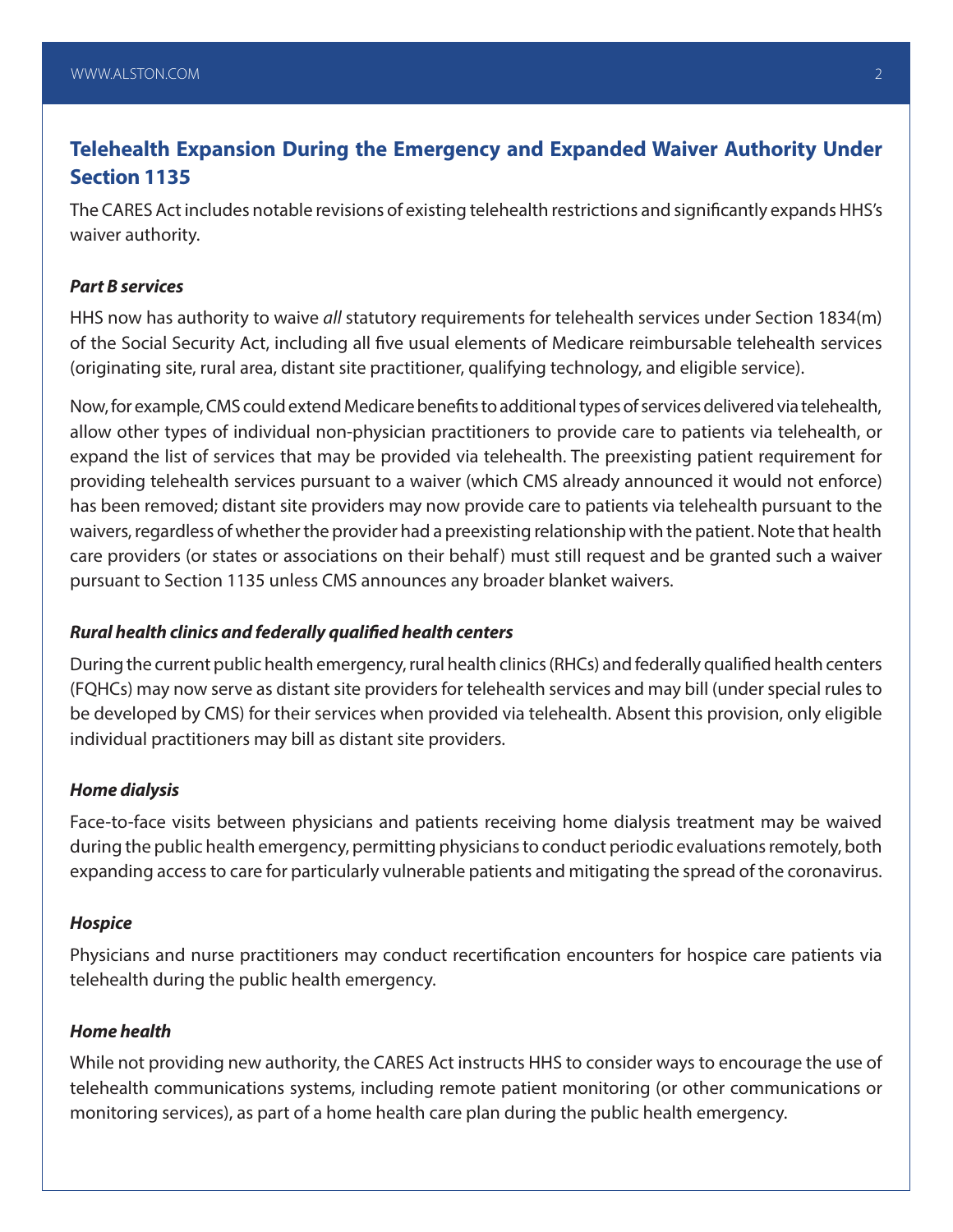#### *Funding streams*

Significant funding streams in the CARES Act will also go toward enhancing telehealth and the communications infrastructure, including:

- USDA Rural Development Programs
	- \$25 million for distance learning, telemedicine, and broadband in rural areas.
	- \$100 million available until September 30, 2021 in grants for the costs of construction, improvement, or acquisition of facilities and equipment needed to provide broadband service in eligible rural areas (i.e., 90 percent of households to be served by a project receiving a grant must be in a rural area without sufficient access to broadband) (the ReConnect Program).
- Federal Communications Commission (FCC)
	- \$200 million available to support health care provider efforts to provide telecommunications services, information services, and devices necessary to enable the provision of telehealth.
	- The FCC may rely on existing regulations (47 C.F.R. Part 54) in administering this funding if it determines that administration is in the public interest.

In addition to the substantial emergency telehealth expansion, two federal agencies also announced last week that they would not enforce certain federal laws against providers using telehealth in good faith to combat the coronavirus pandemic.

### **OCR Telehealth Guidance: HIPAA Enforcement Discretion**

The HHS OCR issued a [Notification of Enforcement Discretion on March 17](https://www.hhs.gov/hipaa/for-professionals/special-topics/emergency-preparedness/notification-enforcement-discretion-telehealth/index.html) (with additional [guidance on](https://www.hhs.gov/about/news/2020/03/20/ocr-issues-guidance-on-telehealth-remote-communications-following-its-notification-of-enforcement-discretion.html) [March 20\)](https://www.hhs.gov/about/news/2020/03/20/ocr-issues-guidance-on-telehealth-remote-communications-following-its-notification-of-enforcement-discretion.html) announcing that it will not impose penalties for noncompliance with HIPAA privacy, security, and breach notification requirements against practitioners who provide telehealth services in good faith during the current public health emergency. Unlike the Medicare rules, the OCR guidance is relevant for care provided outside Medicare as well.

With this guidance, telehealth services provided for any reason—related to COVID-19 or not—can now take place over a number of applications that allow for video chat, including FaceTime, Facebook Messenger, Google Hangouts, Skype, or other platforms, without the practitioner risking penalties for noncompliance with HIPAA rules. The OCR still encourages practitioners to use available encryption and privacy modes and to notify patients that the applications may introduce privacy risks. Note that some limitations remain on the medium for providing telehealth services; for example, according to the OCR's published [FAQs on](https://www.hhs.gov/sites/default/files/telehealth-faqs-508.pdf) [Telehealth and HIPAA during the COVID-19 nationwide public health emergency,](https://www.hhs.gov/sites/default/files/telehealth-faqs-508.pdf) "public-facing products such as TikTok, Facebook Live, Twitch, or … Slack are not acceptable forms of remote communication for telehealth" because they are open to the public and allow wide access to the communication.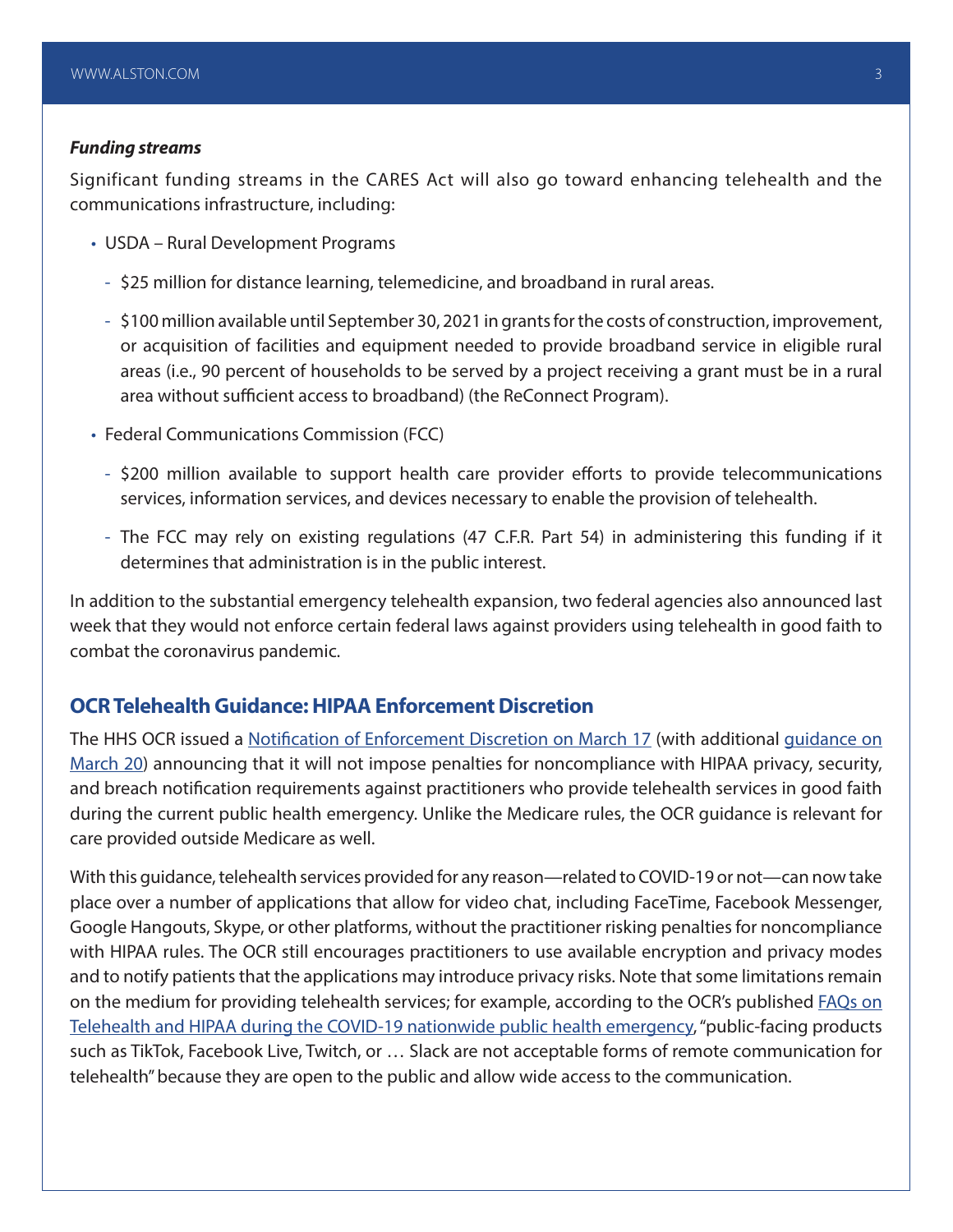Also note that the temporary relaxation of HIPAA rules applies to telehealth services only; at this time, whether this notification of enforcement discretion applies to other remote-based services, such as virtual check-ins, remote patient monitoring, or e-visits, remains a gray area.

### **OIG Nonenforcement of Administrative Sanctions for Cost-Sharing Reductions Related to Telehealth Services**

The OIG also [announced on March 17](https://oig.hhs.gov/fraud/docs/alertsandbulletins/2020/policy-telehealth-2020.pdf) that it will not subject telehealth providers to sanctions for reductions or waivers of beneficiary cost-sharing obligations for telehealth services furnished during the public health emergency. Ordinarily, a waiver or reduction of a federal program beneficiary's cost-sharing obligation could potentially implicate the federal anti-kickback statute and the beneficiary inducement civil monetary penalty statute. The OIG will not subject physicians and other practitioners to the administrative sanctions if the arrangements meet both of the following conditions:

- A physician or other practitioner reduces or waives cost-sharing obligations (i.e., coinsurance and deductibles) that a beneficiary may owe for telehealth services furnished consistent with the thenapplicable coverage and payment rules.
- The telehealth services are furnished during the public health emergency declared by the HHS Secretary.

The OIG later [issued clarifying guidance](https://oig.hhs.gov/fraud/docs/alertsandbulletins/2020/telehealth-waiver-faq-2020.pdf) that extended the cost-sharing nonenforcement to all non-faceto-face services, including telehealth as well as virtual check-ins, e-visits, remote patient monitoring, and remote care management.

Alston & Bird has formed a multidisciplinary [task force](https://www.alston.com/en/resources/coronavirus/overview) to advise clients on the business and legal implications of the coronavirus (COVID-19). You can [view all our work](https://www.alston.com/en/insights/?keyword=Coronavirus&reload=false&scroll=499.7685546875) on the coronavirus across industries and [subscribe](https://www.alston.com/en/resources/subscriptions-form) to our future webinars and advisories.